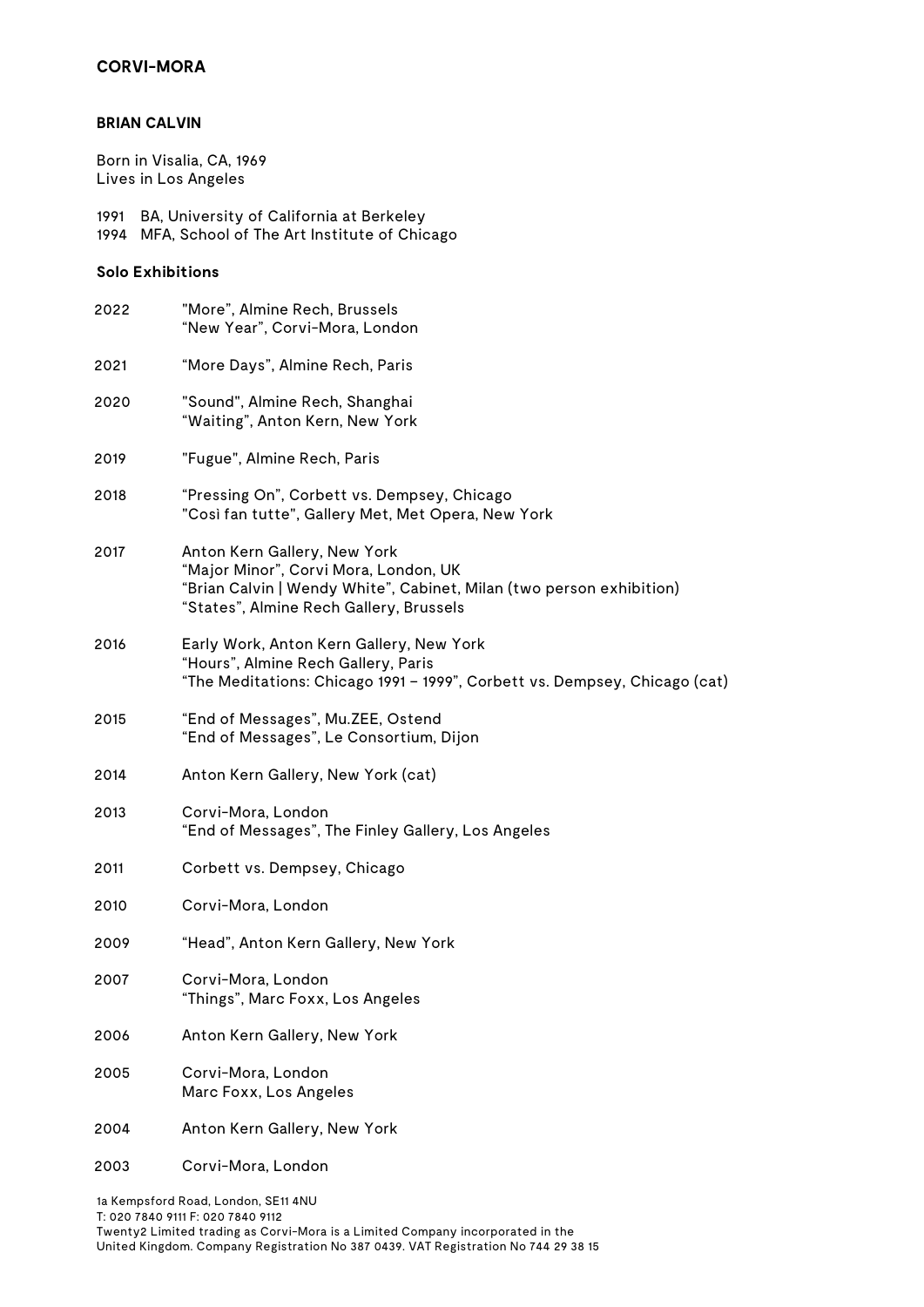"The Conversation", Marc Foxx, Los Angeles

- 2002 "Unreal", Gallery Side 2, Tokyo Marc Foxx, Los Angeles
- 2001 Corvi-Mora, London
- 2000 "Days", Marc Foxx, Los Angeles
- 1999 "It's Easy to Make Friends", Gallery Side 2, Tokyo
- 1998 "Good News", Gallery Side 2, Tokyo
- 1996 "God's Plot & John Wilkes Booth", Zolla/Lieberman Gallery, Chicago
- 1994 "New Paintings: Brian Calvin", Contemporary Art Workshop, Chicago

# **Selected Group Exhibitions**

| 2021 | "Salon de Peinture", Almine Rech, New York<br>"Brian Calvin Marcus Jahmal", Anton Kern Gallery, New York                                                                                                                                                                                                                                                                                                                    |
|------|-----------------------------------------------------------------------------------------------------------------------------------------------------------------------------------------------------------------------------------------------------------------------------------------------------------------------------------------------------------------------------------------------------------------------------|
| 2020 | "Painting Someone", Almine Rech, Shanghai<br>"Sympathetic Magnetic", Blum & Poe, Los Angeles<br>"Summer", Almine Rech, Paris<br>"Spring", Almine Rech, Paris                                                                                                                                                                                                                                                                |
| 2018 | "Cliché", Almine Rech, New York<br>"Line and Verse", Andréhn-Schiptjenko, Stockholm                                                                                                                                                                                                                                                                                                                                         |
| 2017 | "Tomorrow's Man 4", Regen Projects, Los Angeles<br>"la mère la mer", McEvoy Foundation for the Arts, San Francisco<br>"American Genre: Contemporary Painting", Institute of Contemporary Art at Maine<br>College of Art, Portland<br>"Forest on the Edge of Time", The Pit II, Los Angeles<br>"Los Angeles: A Fiction", Museum of Contemporary Art, Lyon                                                                    |
| 2016 | "Implosion 20", Anton Kern Gallery, New York<br>"Outside", curated by Matthew Higgs, Karma, Amagansett, New York<br>"Los Angeles - A Fiction", Astrup Fearnley Museet, Oslo<br>"Wild Style: Exhibition of Figurative Art", Peres Projects, Berlin (cat)<br>"What's Up?", Soho Revue, London                                                                                                                                 |
| 2015 | "About Face", Kanye Griffin Corcoran, Los Angeles<br>"The Guston Effect", Steven Zevitas Gallery, Boston<br>"Intimate Paintings", Half Gallery, New York<br>"The Shell (Landscapes, Portraits & Shapes), a show by Eric Troncy" - Almine Rech<br>Gallery, Paris<br>"Tracing Shadows", PLATEAU, Samsung Museum of Art, Seoul<br>"SELF: Portraits of Artists in their Absence", National Academy Museum & School,<br>New York |
| 2014 | "Another Cat Show", 356 Mission, Los Angeles, CA                                                                                                                                                                                                                                                                                                                                                                            |
| 2013 | "California Landscape Into Abstraction: Works From The Orange County Museum<br>of Art", Orange County Museum of Art, Newport Beach, California (cat)                                                                                                                                                                                                                                                                        |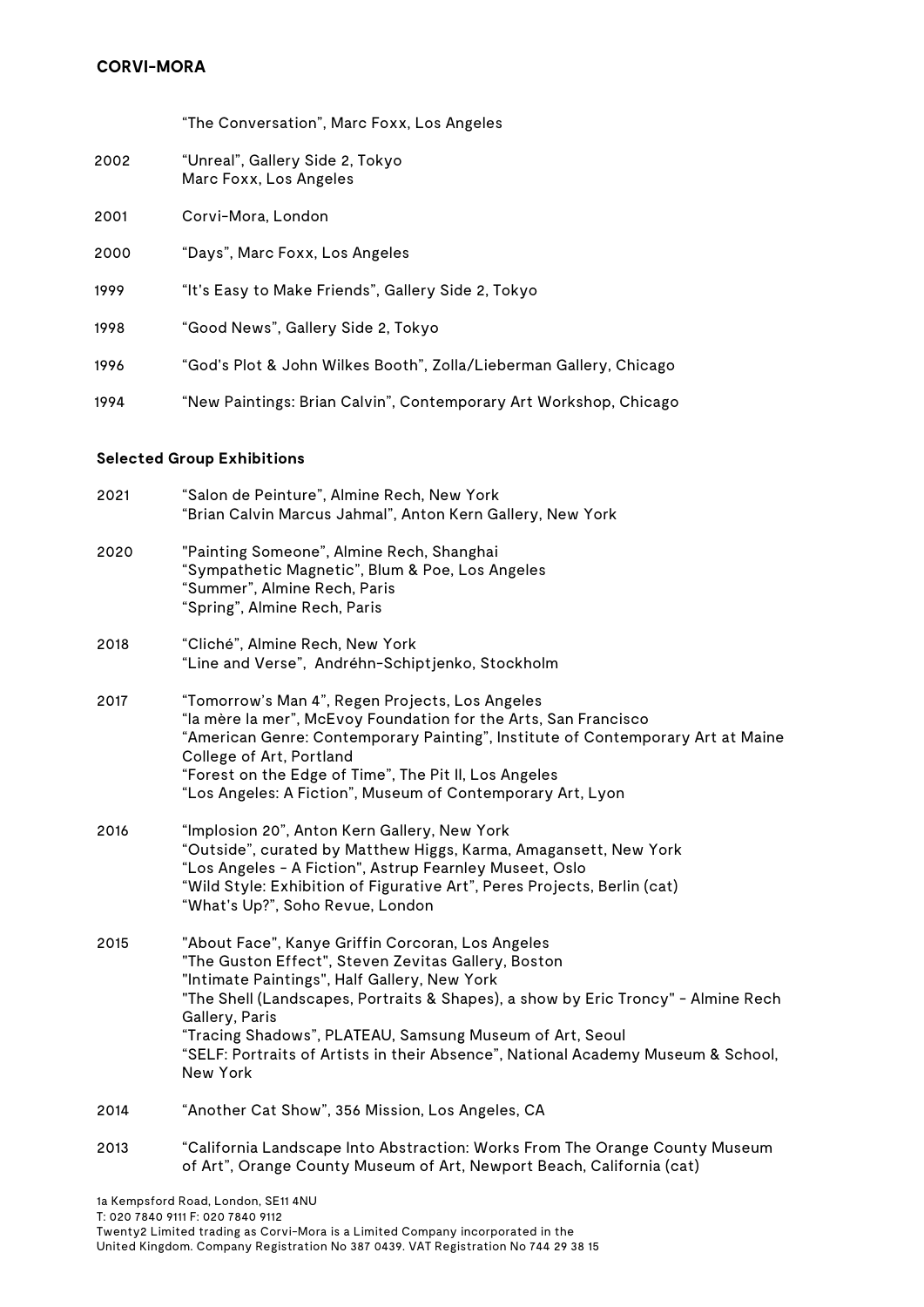| 2012         | "About Face", ACME, Los Angeles<br>"We The People", Robert Rauschenberg Foundation Project Space, New York                                                                                                                                                                                                                                                                                                                                                                                                                                                                                                                                                                                                                                                                  |
|--------------|-----------------------------------------------------------------------------------------------------------------------------------------------------------------------------------------------------------------------------------------------------------------------------------------------------------------------------------------------------------------------------------------------------------------------------------------------------------------------------------------------------------------------------------------------------------------------------------------------------------------------------------------------------------------------------------------------------------------------------------------------------------------------------|
| 2011         | David Kordansky Gallery, Los Angeles<br>"Dystopia", CAPC Museé d'art Contemporain de Bordeaux, Bordeaux (cat)                                                                                                                                                                                                                                                                                                                                                                                                                                                                                                                                                                                                                                                               |
| 2010         | "This and That", Corvi-Mora, London                                                                                                                                                                                                                                                                                                                                                                                                                                                                                                                                                                                                                                                                                                                                         |
| 2009         | "Electric Mud", Blaffer Gallery, The Art Museum of the University of Houston,<br>Houston                                                                                                                                                                                                                                                                                                                                                                                                                                                                                                                                                                                                                                                                                    |
| 2008<br>2007 | "Dinner and a Group Show", GBE@passerby, New York<br>"Pretty Ugly", Gavin Brown's enterprise, Maccarone, New York<br>"Live Undead", Transmission Gallery, Glasgow<br>"Good Morning, Midnight", Casey Kaplan, New York (curated by Bruce Hainley)<br>"If Everybody Had an Ocean. Brian Wilson: An Art exhibition", Tate St Ives,<br>St Ives; CAPC Musée d'art Contemporain, Bordeaux<br>"Very Abstract and Hyper Figurative", Thomas Dane, London (cat)<br>"After Cezanne", MOCA The Museum of Contemporary Art, Los Angeles                                                                                                                                                                                                                                                 |
| 2006         | "Red Eye. LA Artists from the Rubell Family Collection", Rubell Family Collection,<br>Miami                                                                                                                                                                                                                                                                                                                                                                                                                                                                                                                                                                                                                                                                                 |
| 2004         | California Biennial, Orange County Museum of Art, Newport Beach<br>"Baja to Vancouver: The West Coast and Contemporary Art", CCA Wattis Institute<br>of Contemporary Arts, San Francisco<br>"Now and Then Some", Claremont College, Claremont (curated by David Pagel)                                                                                                                                                                                                                                                                                                                                                                                                                                                                                                      |
| 2003         | Prague Biennale 1, Veletrzní Palác, Prague<br>"Giverny", Salon 94, New York<br>"Baja to Vancouver: The West Coast in Contemporary Art", Seattle Art Museum,<br>Seattle; MCA, San Diego; Vancouver Art Gallery, Vancouver, British Columbia;<br>CCAC Watts Institute, Oakland (cat)<br>"Ishtar", Midway Contemporary Art, St. Paul, Minnesota (curated by Bruce Hainley)<br>(cat)<br>"The Great Drawing Show: 1550-2003 AD", Michael Kohn Gallery, Los Angeles<br>"The Fourth Sex: Adolescent Extremes", Stazione Leopolda, Florence (curated by<br>Francesco Bonami & Raf Simons) (cat)<br>"Youngstars", Krinzinger Projekte, Vienna<br>"Painting Pictures", Kunstmuseum Wolfsburg, Wolfsburg (cat)<br>"Dear Painter, paint me", Schirn Kunsthalle, Frankfurt am Main (cat) |
| 2002         | "Paintings", Marc Foxx, Los Angeles, CA<br>"Grey Gardens", Michael Kohn Gallery, Los Angeles, CA "Painting and Illustration",<br>Luckman Gallery, California State University, Los Angeles<br>"Collectors Program: Sammlung Köhn", Krinzinger Projekte, Vienna<br>"Grey Gardens", Michael Kohn Gallery (curated by Bruce Hainley)<br>"The Galleries Show: Contemporary Art in London", The Royal Academy of Arts,<br>London<br>"Paintings", Marc Foxx, Los Angeles<br>"Dear Painter, paint me", Centre Pompidou, Paris; Kunsthalle Wien, Vienna (cat)                                                                                                                                                                                                                       |
| 2001         | "The Americans. New Art", Barbican Art Gallery, London (cat)<br>"The Devil Is In The Details", Allston Skirt Gallery, Boston                                                                                                                                                                                                                                                                                                                                                                                                                                                                                                                                                                                                                                                |
| 2000         | "Collector's Choice", Exit Art, New York                                                                                                                                                                                                                                                                                                                                                                                                                                                                                                                                                                                                                                                                                                                                    |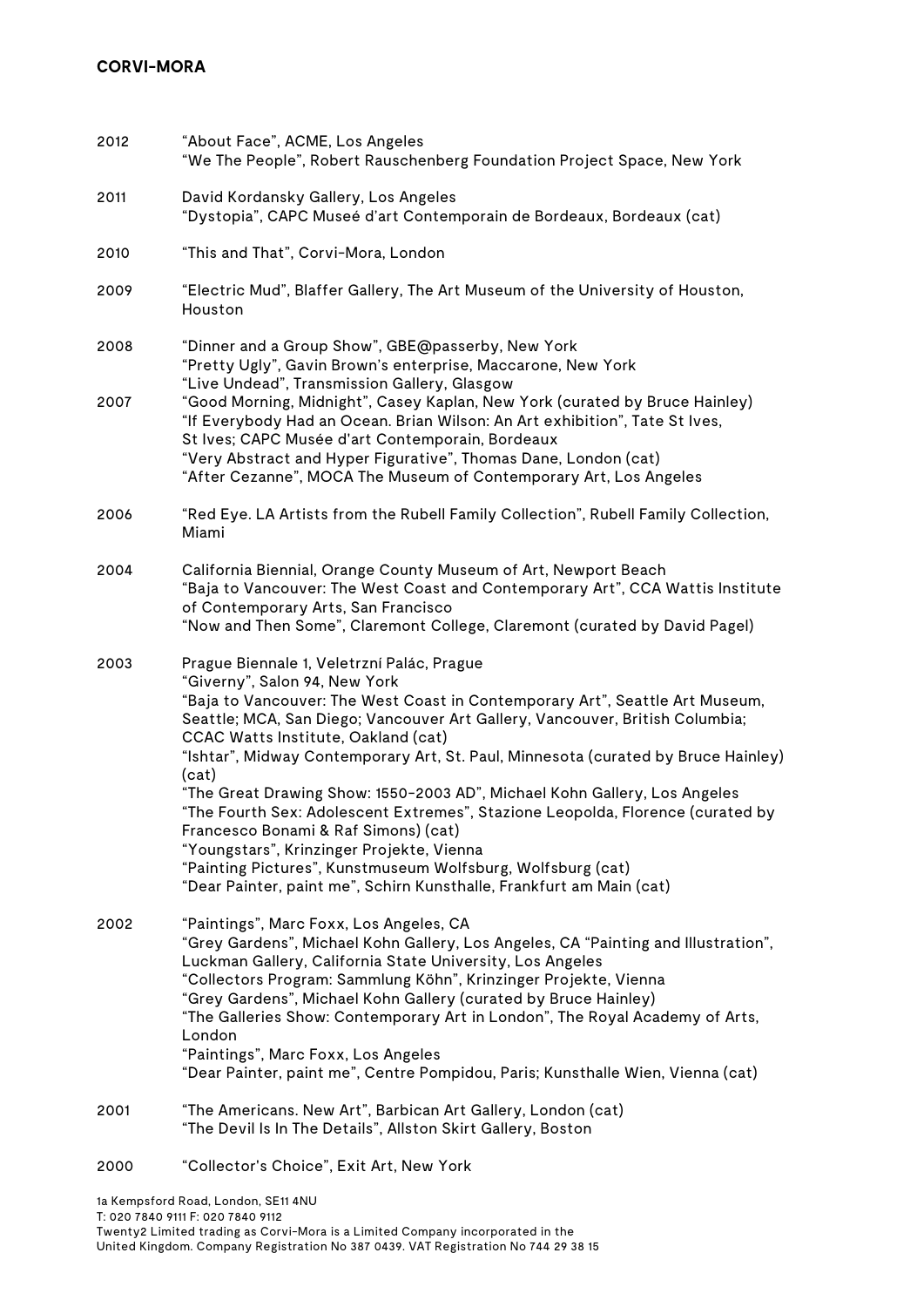Marc Foxx, Los Angeles

- 1999 "Meanwhile...", Jan Cicero Gallery, Chicago Gallery Side 2, Tokyo
- 1996 "Brian Calvin, Suzanne Doremus, Edward Henderson & Deborah Orapallo", Foster Gallery, The University of Wisconsin, Eau-Claire, Wisconsin
- 1995 "X-sightings", Anderson Gallery, Buffalo, New York
- 1994 "Created Here: a Salon d'Ecole", Richard Himmel Gallery, Chicago "Recent Paintings", Gallery 2, School of The Art Institute of Chicago "Don Baum's Grab Bag", Hyde Park Art Center, Chicago "Discontents & Debutantes: Brian Calvin & Mike Cockrill", Center for the Visual Arts, Illinois State University, Normal, Illinois 1993 "Whose Broad Stripes & Bright Stars: Death, Reverence & the Struggle for Equality in America", Betty Rymer Gallery, Chicago

#### **Publications**

| 2016 | Brian Calvin, John Corbett, Jim Dempsey, "Brian Calvin: The Meditations: Chicago<br>1991 - 1999", Corbett Vs. Dempsey (cat)                                                                                                                |
|------|--------------------------------------------------------------------------------------------------------------------------------------------------------------------------------------------------------------------------------------------|
| 2014 | Anton Kern Gallery, "Brian Calvin", Black Dog Publishing                                                                                                                                                                                   |
| 2011 | Jonathan Griffin, "Vitamin P <sub>2</sub> : New Perspectives in Painting", Phaidon Press, pp.70-<br>71<br>Mark Von Schlegell, "New Dystopia", Sternberg Press, pp. 153 & 171<br>Devin Johnston, "Traveler Poems, Farrar, Straus and Giroux |
| 2007 | Thomas Dane, London "Very Abstract and Hyper Figurative", Valerio Valerio<br>Publishers, p.27<br>"RED EYE, LA Artists From the The Rubell Family Collection", texts by Michael<br>Darling and Michael Holte, Ecuador                       |
| 2005 | Kraus, Tumlir & McFadden, "LA Artland", Black Dog Publishing, pp.76-77<br>Alex Farquharson, "Brian Wilson: An Art Book", Four Corners Books                                                                                                |
|      |                                                                                                                                                                                                                                            |

2004 Devin Johnston, "Looking Out", Lung, Issue 8

### **Selected Bibliography**

| 2021 | Evan Pricco, "The Waiting Game", Juxtapoz Magazine, Winter                                                                                                                                                                                           |
|------|------------------------------------------------------------------------------------------------------------------------------------------------------------------------------------------------------------------------------------------------------|
| 2017 | Brain Calvin, "Artists' Artists: Brian Calvin", Frieze.com, September 26<br>Lisa Davidson, "Brian Calvin at Anton Kern Gallery", BlouinArtInfo.com, September<br>10                                                                                  |
| 2016 | Nicholas Forrest, "Brian Calvin's "Hours" of Painterly Pauses at Almine Rech<br>Gallery", BlouinArtInfo.com, March 17                                                                                                                                |
| 2015 | Bill Powers, "Flow West", MuseMagazine.it, September 29<br>David Page, "'About Face' a disparate collection, enhanced by those around it",<br>LATimes.com, August 7<br>Judicael Lavrador, "Brian Calvin, mission impassible", Liberation.fr, June 26 |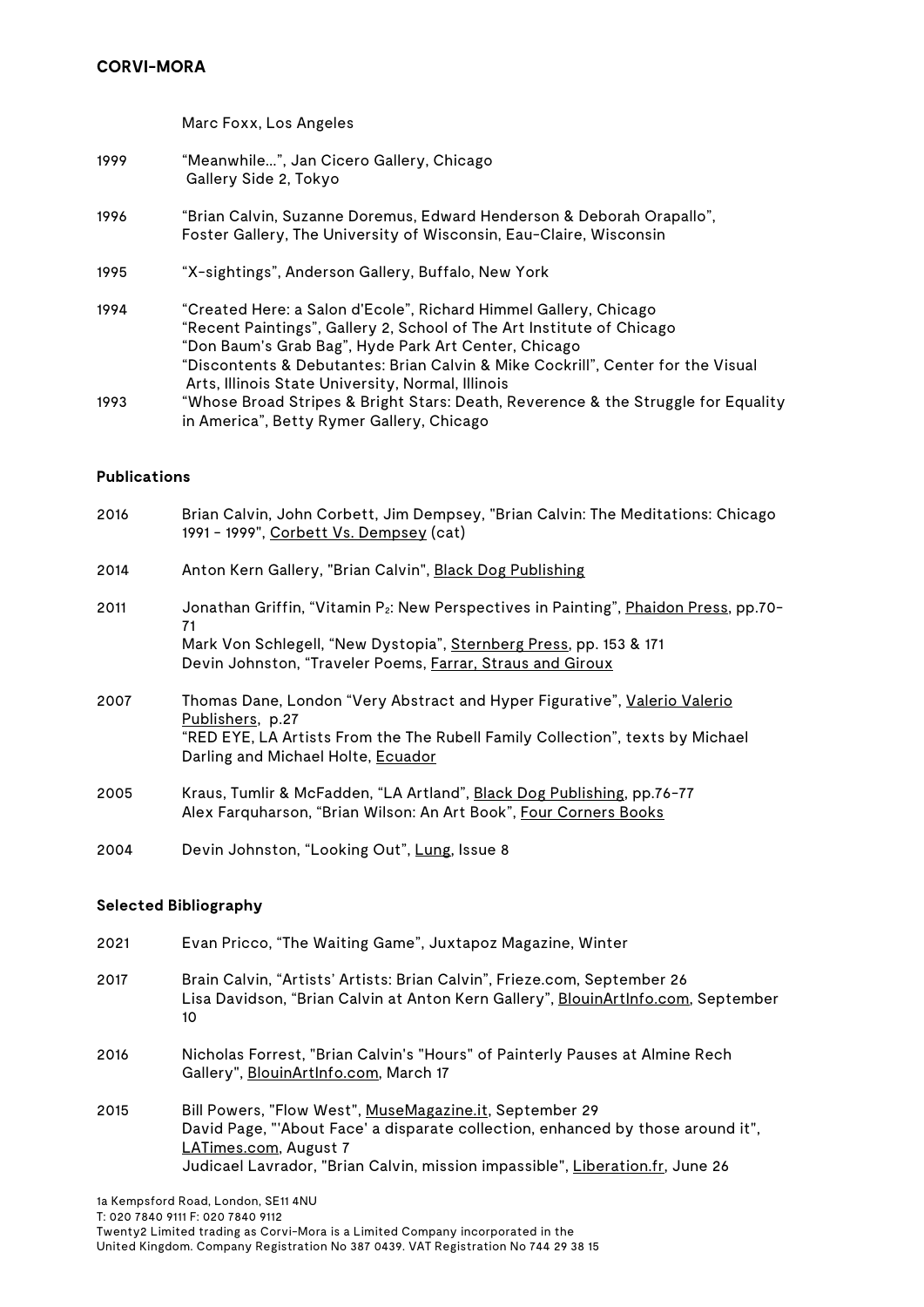| 2014 | Anne Prentnieks, "Brian Calvin", Artforum.com, September                                                                                                                                                                                                                                                                                                                                                               |
|------|------------------------------------------------------------------------------------------------------------------------------------------------------------------------------------------------------------------------------------------------------------------------------------------------------------------------------------------------------------------------------------------------------------------------|
| 2013 | Thomas Davis, "Brian Calvin at the Corvi-Mora Gallery", Hero magazine, October 28<br>"Brian Calvin's L.A. Youths: the artist behind Raf Simons' spring 13 prints", SSENSE,<br>May                                                                                                                                                                                                                                      |
|      | T.S., "7 Questions: Brian Calvin", Painting in L.A. Blog. 24 April                                                                                                                                                                                                                                                                                                                                                     |
| 2012 | Bruce Hainley, "Sadgasm", Spike, Issue 34, Winter, pp.79-89<br>William Oliver, "The, Now, Next - Raf Simons Talks to Dazed, Reflecting on His<br>Stellar Collection, Dior Couture, LA Artist Brian Calvin and Grunge",<br>dazeddigital.com, June 28                                                                                                                                                                    |
| 2009 | Judicaël Lavrador, "Qu-est-ce Que La Peinture Aujourd'hui?", Beaux Arts Éditions,<br>November, pp.70-71                                                                                                                                                                                                                                                                                                                |
| 2006 | Bridget Goodbody, "Brian Calvin at Anton Kern Gallery", Time Out New York,<br>September 28-October 4, p.72<br>Sonia Campagnola, "Focus Los Angeles", <b>Flash Art International</b> , January/February,<br>p.69                                                                                                                                                                                                        |
| 2005 | Charlotte Mullins, "Telling Tales", Vogue, October, pp.117-120<br>Cathy Horyn, "Raf", The New York Times, September 18<br>"Brian Calvin", Flash Art, July-September, Vol.38. No.243<br>David Pagel, "Sober, steady, yet electrifying", L.A. Times, May 13, p.E24                                                                                                                                                       |
| 2004 | Michael Wilson, "Brian Calvin", Artforum, December, p.195<br>Jack Bankowsky, "Best of 2004", Artforum, December, pp.162-163<br>David Cohen, "Ellen Gallagher: Exelento. Brian Calvin. James Rielly", New York Sun,<br>October 7<br>Ken Johnson, "Brian Calvin at Anton Kern", The New York Times, September 17<br>Christopher Knight, "Coastal Confluence", LA Times Sunday, February 1,<br>pp.E1,41,48-49             |
| 2003 | Sara Harrison, "Brian Calvin", Time Out, September 17-24, p.62<br>Fisun Güner, "Brian Calvin", Metro, September 9, p.22<br>Jessica Lack, "Brian Calvin", The Guardian (G2), September 8, p.18<br>"Still Waters Run Deep", ArtReview, September, p.22<br>David Pagel, "The Unmemorable Now Unforgettable", The Los Angeles Times, May 9,<br>p.E21<br>Marc Foxx, The Los Angeles Times, May 9, p.E21                     |
| 2002 | "Focus Painting Part I", Flash Art, Vol.XXXIV. No.226, October, p.80<br>Brian Sewell, "The Galleries Show at the Royal Academy", Metro Life (Evening<br>Standard), 19-25 September, pp.48-49<br>Roberta Smith, "The Staying Power (and it's Not a Freeze Frame) of Paint", The New<br>York Times, July 21, pp.25,27<br>Zoo, March, No.12, p.84<br>Ilaria Bonacossa, "The Americans: New Art", Flash Art, January, p.48 |
| 2001 | Bruce Hainley, "Brian Calvin", Artforum, February, pp.140-141<br>David Gleeson, "Brian Calvin", Time Out, No.1609, p.59<br>Jennifer Higgie, "Brian Calvin", Frieze, September, pp.89,96<br>Susan Corrigan, "New York Sucks", i-D, October, pp.184-190<br>Martin Herbert, "States of the Art", ArtReview, Autumn, pp.50-51<br>Mark Sladen, "Young Americans", Blueprint, November, pp.50-56                             |
| 2000 | Bruce Hainley, Artforum, Best of 2000 Issue, December, p.133                                                                                                                                                                                                                                                                                                                                                           |